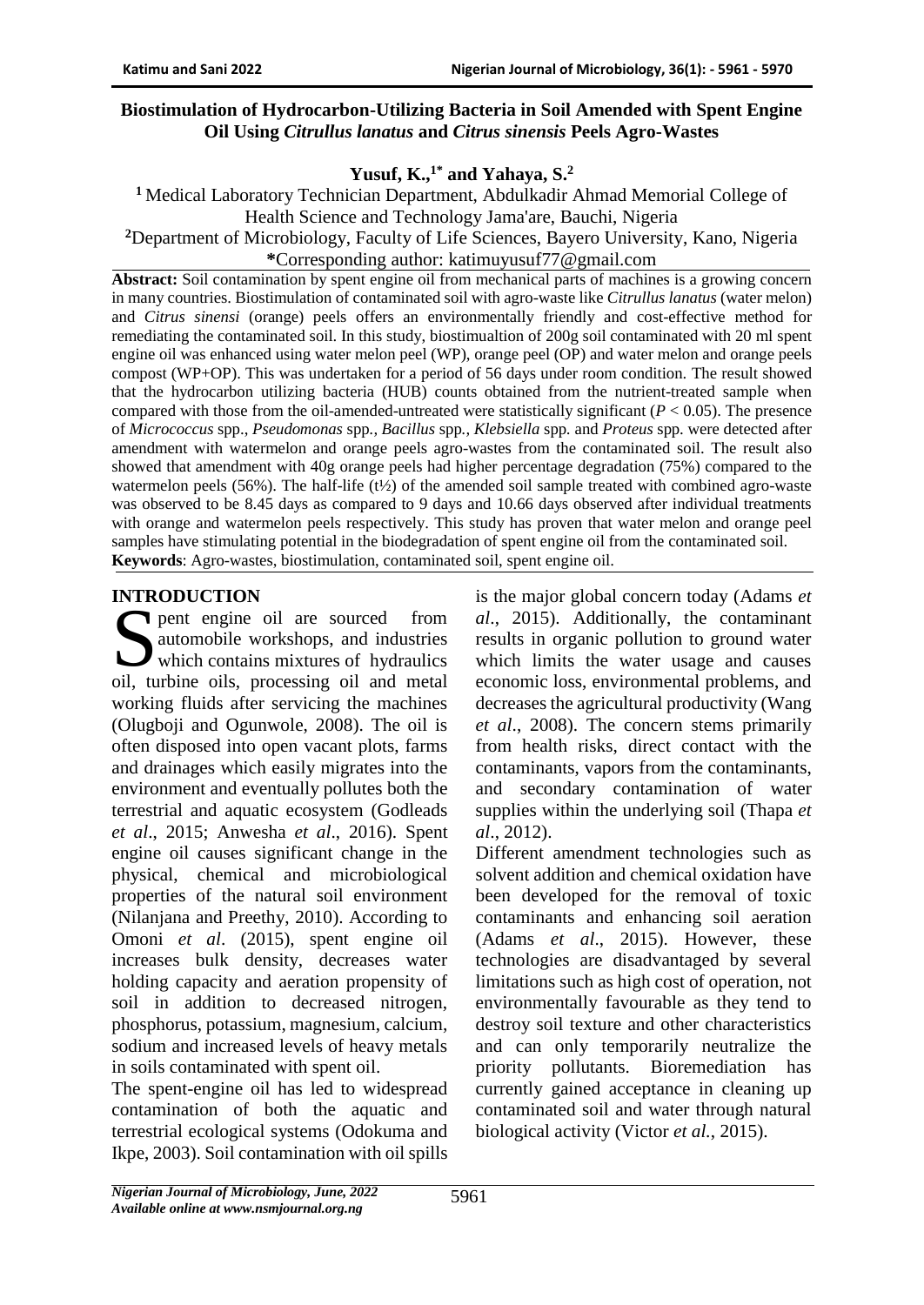Interestingly, biostimulation of hydrocarboncontaminated soil can enhance the contaminants removal (Abioye *et al.*, 2009; Gladvin *et al.*, 2017). This study is aimed at evaluating two different organic wastes (biowastes); *Citrullus lanatus* (water melon) and *Citrus sinensi* (orange) peels as supplements for bioremediation stimulants.

#### **MATERIALS AND METHODS Samples Collection and Processing**

Auger was used to collect soil samples at 15 cm depth from the Botanical Garden of Biological Science Department, Bayero University, Kano, Nigeria. The samples were collected from three different points, thoroughly mixed in a clean plastic container and sieved with 2 mm sieve before transferred into clean polyethylene bags for analysis. The water-melon (WP) and orange (OP) peels were collected from different fruit seller locations in Kano metropolis and washed thoroughly. The peels were then cut into smaller units to increase surface area for

drying within 14 days, homogenized by grinding and sieved through 2 mm mesh as described by Akpoveta *et al.* (2011). Spent engine oil were aseptically collected from a road-side mechanic workshop and transported to the laboratory in a clean plastic container.

# **Experimental Design for Biostimulation Studies**

At least 200g of Soil samples were measured in six different manson's jar (A, B, C, D, E and F) with each being amended with 20 ml of spent engine oil (SEO), mixed thoroughly and left undisturbed for two days. Thereafter, the prepared agro-wastes were added to the amended soil samples separately and in combined forms at various concentrations and mixed thoroughly. All treatment were incubated aerobically with perforated aluminum foil on top of the bottles at room temperature for 56 days (Bahadure *et al*., 2013). The treatments are shown in the table below.

| <b>Samples</b> | <b>Treatment</b>                                    |
|----------------|-----------------------------------------------------|
| A              | $200g$ soil + 20ml SEO + 20g WP                     |
| B              | $200g$ soil + 20ml SEO + 40g WP                     |
| $\Gamma$       | $200g$ soil + 20ml SEO + 20g OP                     |
|                | $200g$ soil + 20ml SEO + 40g OP                     |
| E              | $200g$ soil + 20ml SEO + 40g WP and OP at 1:1 ratio |
| Control $(F)$  | $200g$ soil + $20m1$ SEO                            |

# **Hydrocarbon Utilizing Bacteria (HUB) Counts**

The HUB counts in the agro-waste treated soil was determined by plating a serially diluted 1 g of the soil on mineral salt agar plate supplemented with oil  $[1.8 \text{ g } K_2HPO_4]$ , 4.0 g NH4Cl, 0.2 g MgSO4·7H2O, 1.2 g KH2PO4, 0.01 g FeSO4·7H2O, 0.1 g NaCl, 20 g agar, 20 ml spent engine oil in 1000 mL distilled water, pH 7.4]. Inoculated plates were incubated at 30 ◦C for 72 h. The colonies on each plate were counted and recorded as colony forming unit per gram of soil (CFU/g). The pure culture of the bacterial isolates was identified by Gram staining technique and API 20NE for Gram negative

bacteria and BBL Crystal rapid identification kit for Gram positive bacteria.

# **Total Petroleum Hydrocarbon**

# **Determination**

The total petroleum hydrocarbon (TPH) content of the soil samples was extracted using solvent extraction method of Adesodun and Mbagwu (2008). For each filtrate, 1ml of the extract is diluted into 50 ml *n*-hexane. The absorbance of this solution was measured with spectrophotometer (HACH DR/2010) at a wavelength of 460 nm using *n*-hexane as blank. The total petroleum hydrocarbon was determined at two weeks intervals for eight weeks. Percent degradation (D) was calculated using the following formula: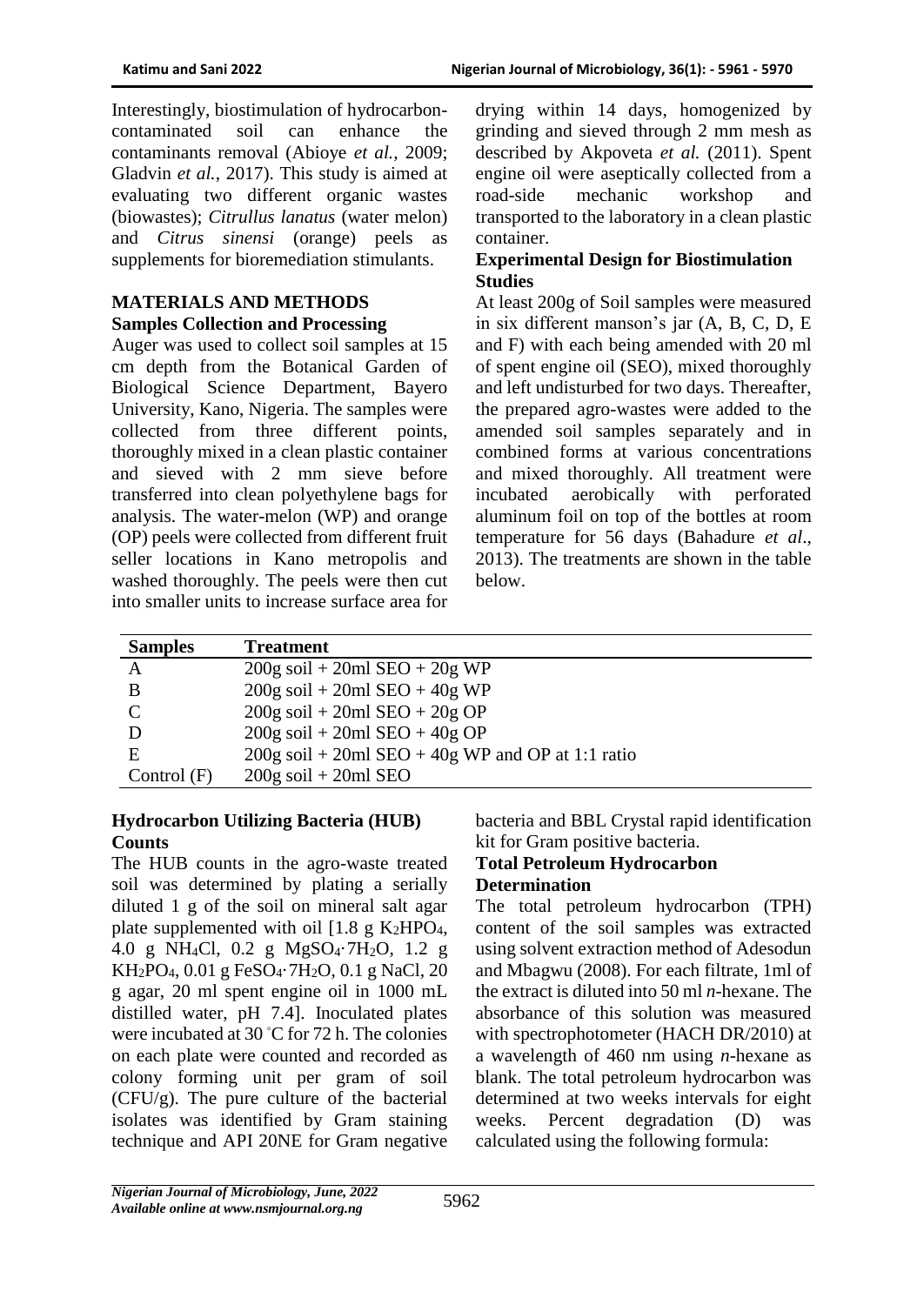$$
D\ =\ \frac{TPH_i-TPH_r}{TPH_i}\times 100
$$

Where, TPH*i* and TPH*r* are the initial and residual TPH concentrations respectively.

#### **Assessment of Agro-wastes Effectiveness**

The effectiveness of each agro-wastes was tested, through evaluation of untreated amended soil (natural attenuation) and amended soil treated with the selected agrowastes (biostimulation). Percentage efficiency (% B.E) was calculated at the end of the 56 days remediation period using the equation as described by Zahed *et al.* (2011):

$$
\%B.E = \frac{\%TPH_{dp} - \%TPH_{dup}}{\%TPH_{dp}} \times 100
$$

Where;  $%BE = Percentage Biostimulant$ Efficiency; %TPH*dp* is the removal of spent engine oil in the amended soil, and %TPH*dup*, the removal of spent engine oil in the untreated soil.

#### **Bioremediation Kinetics**

Kinetic analysis is a key factor for understanding biodegradation process, bioremediation speed measurement and development of efficient clean up for a hydrocarbon contaminated environment. The information on the kinetics of soil bioremediation is of great importance because it characterizes the concentration of the contaminant remaining at any time and permit prediction of the level likely to be present at some future time (Agarry, 2017). Biodegradability of hydrocarbon is usually explained by first order kinetics (Agarry *et al*., 2013). This is given as:

$$
C_t = C_0 e^{-kt}
$$

Where:  $C_0$  - the initial TPH content in soil  $(mg/g)$ ,

 $C_t$  - the residual TPH content in soil at time t,  $(mg/g)$ ,

 $K$  - the biodegradation rate constant  $(\text{day}^{-1})$ ,

#### *t* - time (day).

#### **Estimation of Biodegradation Half-life Times**

The biological half-life is the time taken for a substance to lose half of its amount. Biodegradation half-lives are needed for many applications such as chemical screening, environmental fate modeling and describing the transformation of pollutants (Agarry *et al*., 2015). Biodegradation halflife times  $(t\frac{1}{2})$  can be estimated as described by (Agarry *et al*., 2013).

Half-life  $= \ln(2)/k$ 

Where:  $k -$  the biodegradation rate constant (day-1 ). The half-life model is based on the assumption that the biodegradation rate of hydrocarbons positively correlated with the hydrocarbon pool size in soil (Yeung *et al.,* 1997).

#### **Statistical Analysis**

Statistical analysis of the data was carried out using one-way ANOVA with SPSS Statistics version 20.

# **RESULTS**

#### **Bacterial Counts**

The result of the microbial analysis showed that the hydrocarbon utilizing bacteria (HUB) increased significantly  $(P< 0.05)$  from the 14th day of incubation to the 56th day of incubation in amended soil samples treated with watermelon and orange peels (agrowastes) (Figure 1).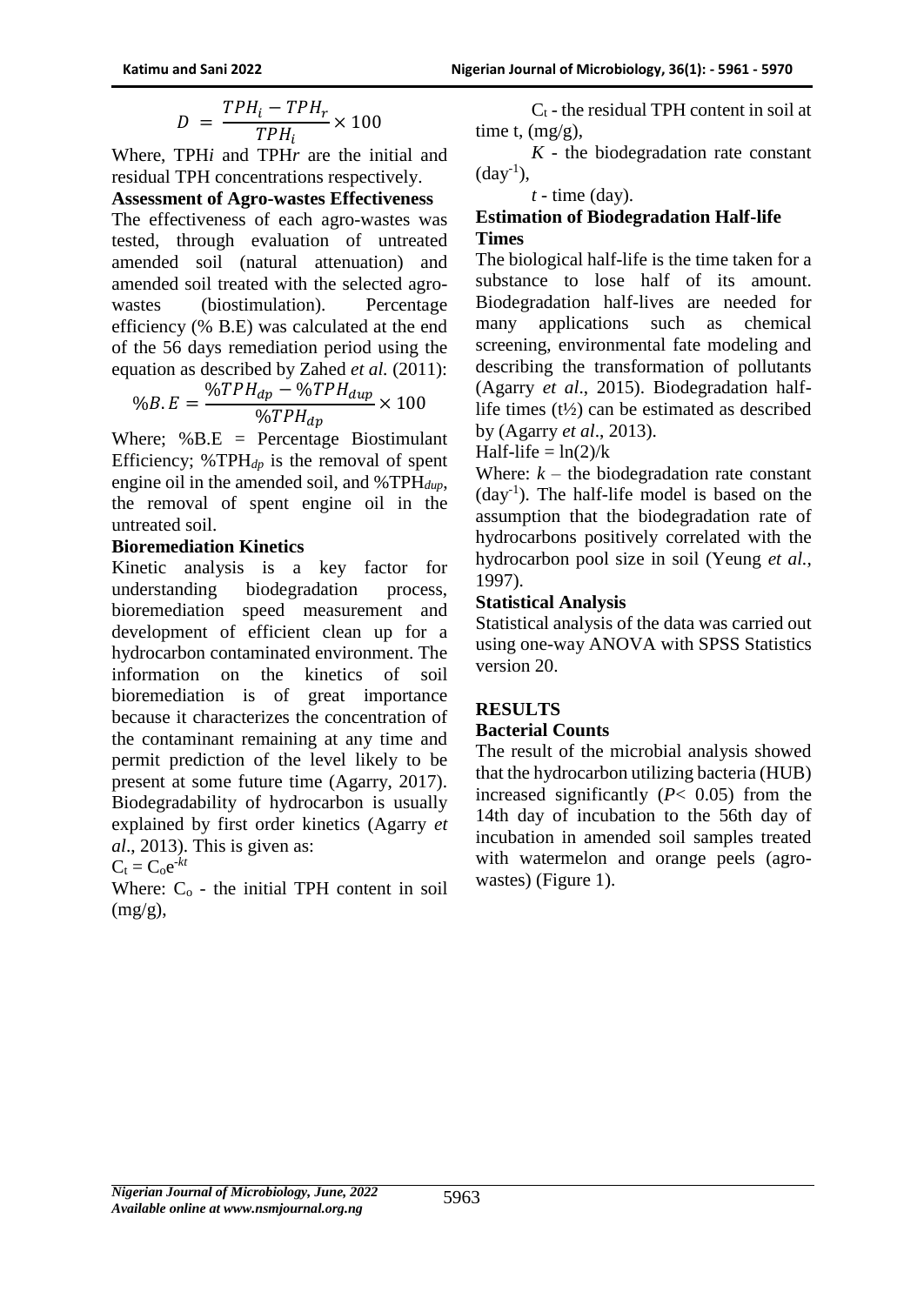

Figure 1: Counts of hydrocarbon utilizing bacteria in amended soil samples. Bars indicate standard deviation  $(n = 2)$ . CFU: colony forming unit; Control (soil + spent engine oil); WP: watermelon peels, OP: orange peels.

Table 1 shows the identified bacterial isolates in the soil samples before and after it amendment with spent engine oil. Eight bacteria isolates; *Micrococcus* spp., *Pseudomonas* spp., *Bacillus* spp., *Corynebacterium* spp., *Nocardia* spp., *Achromobacter* spp. and *Proteus* spp. were identified and isolated in the unamended soil

samples. In contrast, five bacterial isolates; *Micrococcus* spp., *Pseudomonas* spp., *Bacillus* spp., *Klebsiella* spp. and *Proteus*  spp. were identified and isolated after amendment and treatment with watermelon and orange peels agro-wastes indicating five bacterial isolates had the potential to utilize spent engine oil in the amended soil sample.

|                      |                                 | Soil sample after amendment     |                             |  |  |
|----------------------|---------------------------------|---------------------------------|-----------------------------|--|--|
| Bacteria genera      | Soil sample before<br>amendment | <b>Watermelon Peels</b><br>(WP) | <b>Orange Peels</b><br>(OP) |  |  |
| Micrococcus spp.     |                                 |                                 |                             |  |  |
| Pseudomonas spp.     |                                 |                                 |                             |  |  |
| Bacillus spp.        |                                 |                                 |                             |  |  |
| Corynebacterium spp. |                                 |                                 |                             |  |  |
| Nocardia spp.        |                                 |                                 |                             |  |  |
| Achromobacter spp.   |                                 |                                 |                             |  |  |
| Klebsiella spp.      |                                 |                                 |                             |  |  |
| <i>Proteus</i> spp.  |                                 |                                 |                             |  |  |

**Table 1: Bacterial isolates identified in soil before and after amendment with spent engine oil and agro-waste during the bioremediation experiment**

Positive (+), seen; negative (-), not seen.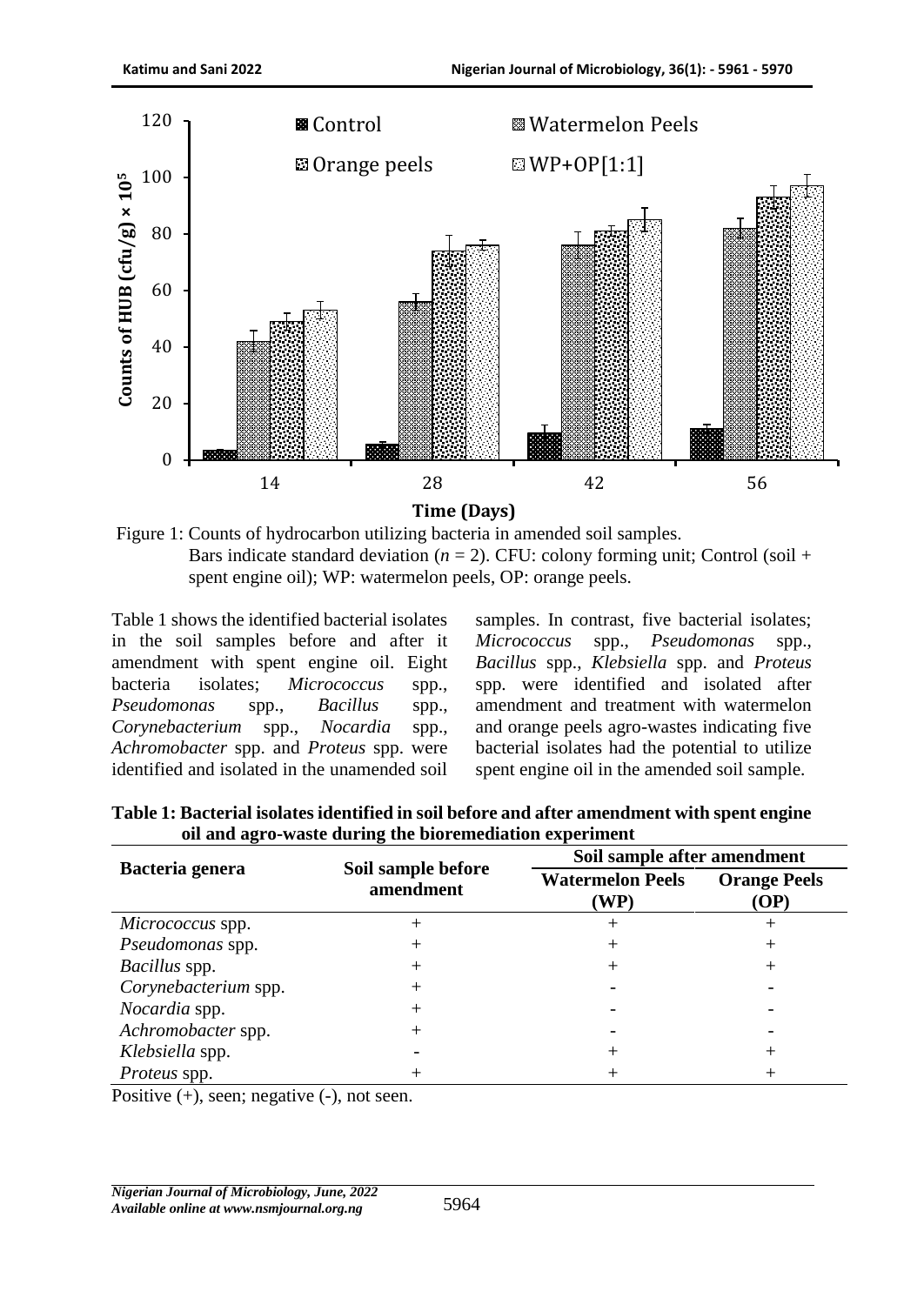#### **Total Petroleum Hydrocarbon (TPH) Content**

Table 2 shows the TPH content of the amended soil. There was linear decrease in TPH with increase in incubation period at the various concentrations of the agro-waste. The TPH of the amended soil treated with 20g watermelon peels decreased from 8409.55 $\pm$ 15.87 mg/g to 646.15 $\pm$ 78.84 mg/g, a decrease from  $8427.25 \pm 38.40$  mg/g to  $313.70 \pm 17.25$  mg/g was observed in

treatment with 20g orange peels. The result revealed the TPH content after the 56 days treatment period using agro-waste at 40g concentrations to be in the order control  $(7061.55 \pm 59.18 \text{ mg/g})$  > watermelon peels  $(440.43\pm13.15 \text{ mg/g})$  > orange peels  $(263.20 \pm 62.93 \text{ mg/g})$ . The result of the combined agro-wastes (watermelon peels + orange peels) (1:1) treatment showed lower TPH than the 20g and 40g treatment with individual agro-waste.

**Table 2: Total Petroleum Hydrocarbon (TPH) recovered from the amended soil during the period of study**

|                 | <b>Sampling</b>                                        | Total Petroleum Hydrocarbon $(mg/g) \pm SD$ |            |                     |  |                     |                     |             |            |
|-----------------|--------------------------------------------------------|---------------------------------------------|------------|---------------------|--|---------------------|---------------------|-------------|------------|
| Conc.           | <b>Time</b>                                            | <b>WP</b>                                   | ln(C)      | <b>OP</b>           |  | ln(C)               | Control             |             | ln(C)      |
|                 | (Day)                                                  |                                             | <b>TPH</b> |                     |  | <b>TPH</b>          |                     |             | <b>TPH</b> |
| 20g             | $\overline{0}$                                         | $8409.55 \pm 15.87$                         | 9.04       | 8427.25±38.40       |  | 9.04                | 8454.25±30.48       |             | 9.04       |
|                 | 14                                                     | $6072.90 \pm 50.35$                         | 8.71       | 5668.00±47.38       |  | 8.64                | 8157.70±55.15       |             | 9.01       |
|                 | 28                                                     | $4249.70 \pm 65.20$                         | 8.35       | 3553.80±68.02       |  | 8.18                | 7866.95±50.13       |             | 8.97       |
|                 | 42                                                     | $1195.15 \pm 20.15$                         | 7.09       | $973.60 \pm 18.67$  |  | 6.88                | 7552.65±83.79       |             | 8.93       |
|                 | 56                                                     | $646.15 \pm 78.84$                          | 6.47       | 313.70±17.25        |  | 5.75                | $7061.55 \pm 59.18$ |             | 8.86       |
| 40 <sub>g</sub> | $\theta$                                               | 8400.50±41.30                               | 9.04       | $8361.10\pm 65.48$  |  | 9.03                | 8454.25±30.48       |             | 9.04       |
|                 | 14                                                     | $6044.55 \pm 52.11$                         | 8.71       | $5271.70\pm76.37$   |  | 8.57                | 8157.70±55.15       |             | 9.01       |
|                 | 28                                                     | $4008.45 \pm 14.07$                         | 8.30       | $3162.05 \pm 81.25$ |  | 8.06                | 7866.95±50.13       |             | 8.97       |
|                 | 42                                                     | 932.70±80.75                                | 6.84       | 882.50±14.28        |  | 6.78                | 7552.65±83.79       |             | 8.93       |
|                 | 56                                                     | $440.43 \pm 13.15$                          | 6.09       | $263.20 \pm 62.93$  |  | 5.57                | $7061.55 \pm 59.18$ |             | 8.86       |
|                 | <b>Combination</b> (Watermelon + Orange peels) $(1:1)$ |                                             |            |                     |  |                     |                     |             |            |
|                 |                                                        | <b>Treatment</b>                            |            | $ln(C)$ TPH         |  | <b>Control</b>      |                     | $ln(C)$ TPH |            |
|                 | $\overline{0}$                                         | 7985.05±35.85                               |            | 8.99                |  | 8454.25±30.48       |                     | 9.04        |            |
| 40 <sub>g</sub> | 14                                                     | $4265.30 \pm 81.32$                         |            | 8.36                |  | 8157.70±55.15       |                     | 9.01        |            |
| (1:1)           | 28                                                     | 2059.15±54.38                               |            | 7.63                |  | 7866.95±50.13       |                     | 8.97        |            |
|                 | 42                                                     | $473.60 \pm 18.53$                          |            | 6.16                |  | 7552.65±83.79       |                     | 8.93        |            |
|                 | 56                                                     | 74.75±32.74                                 |            | 4.31                |  | $7061.55 \pm 59.18$ |                     | 8.86        |            |

**Keys**: ln(C): Natural logarithm of the concentration, WP: Watermelon peels, OP: Orange peels, TPH: Total petroleum hydrocarbon

#### **Percentage Degradation and Agro-waste Efficiency**

Figure 2 shows the percentage biodegradation of spent engine oil in soil throughout the period of study. The control sample had the lowest percentage biodegradation (19%) of spent engine oil compared to amended samples treated with 20g and 40g agro-wastes. At the end of 56 days, spent engine oil amended soil treated with 40g orange peels (OP) showed the highest percentage of oil biodegradation with 75%. The percentage biodegrading potential and efficiency of combined agro-waste treatment were 89% and 55% respectively at the end of the 56 days incubation period (Figure 3).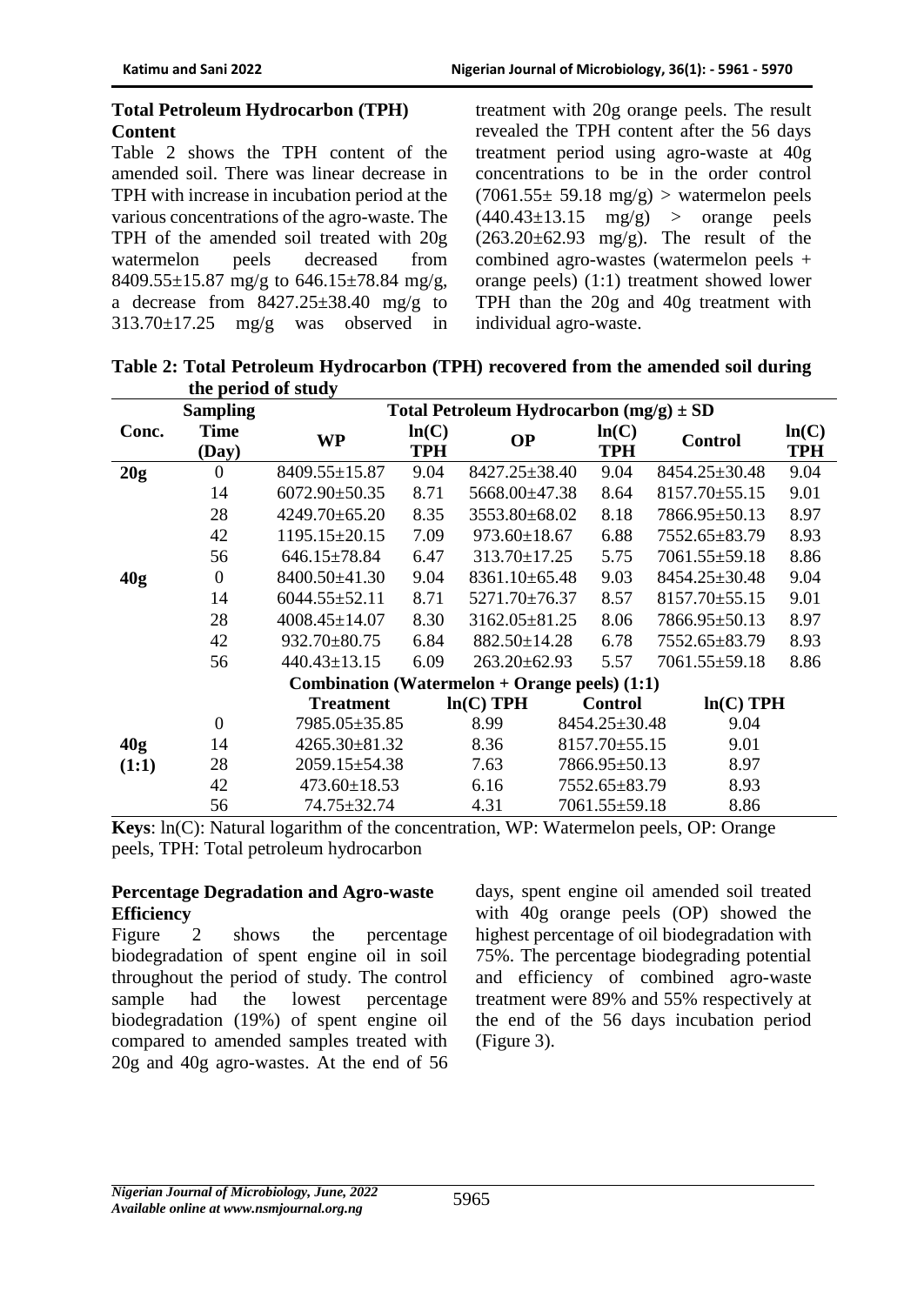

**Figure 2: Percentage biodegradation of spent engine oil in soil Keys**: WP: Watermelon peels, OP: Orange peels



Figure 3: Percentage Agro-waste Efficiency **Keys**: WP: Watermelon peels, OP: Orange peels

### **Biodegradation Rate Constant and Halflife of Spent Engine Oil in Soil**

Table 3 shows the biodegradation rate constant and half-life of hydrocarbon amended soil treated with agro-wastes. The results obtained from the study fitted with the first order kinetic model used to determine the rate of biodegradation showed that the biodegradation constant (*k*) of amended soil samples treated with 20g watermelon and 20g orange peels were 0.058 and 0.069 day-1 respectively. The half-life of the spend engine oil in the soil samples was in the order,  $control > A > B > C > D > E$ .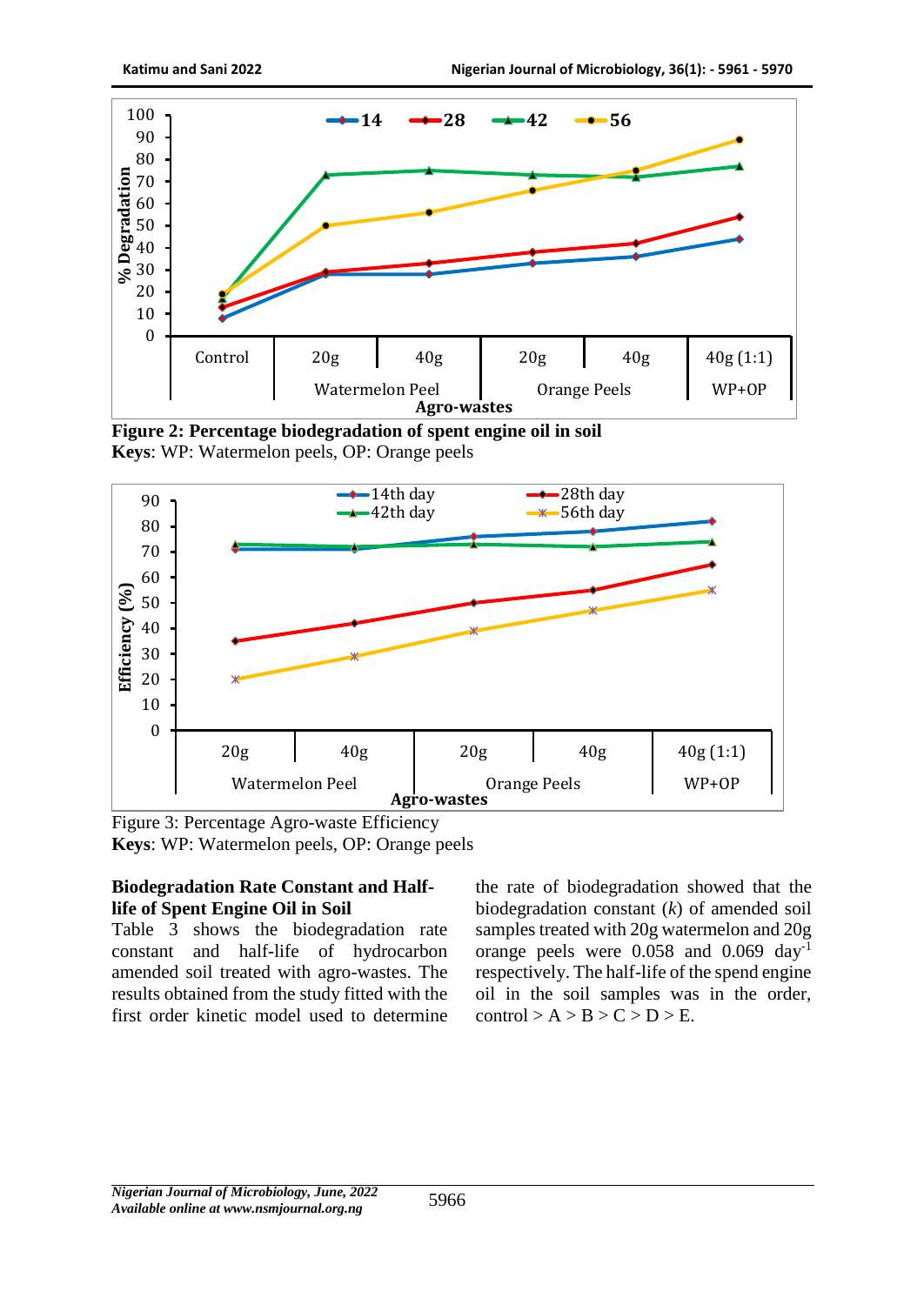| <b>Samples</b> | <b>Biodegradation</b><br>constant (k) day $^{-1}$ | Half-life (days)<br>$t\frac{1}{2}$ | <b>Coefficients of</b><br>determination $(r^2)$ |
|----------------|---------------------------------------------------|------------------------------------|-------------------------------------------------|
| Α              | 0.058                                             | 11.95                              | 0.952                                           |
| B              | 0.065                                             | 10.66                              | 0.961                                           |
| $\mathsf{C}$   | 0.048                                             | 10.05                              | 0.962                                           |
|                | 0.077                                             | 9.00                               | 0.972                                           |
| E              | 0.082                                             | 8.45                               | 0.963                                           |
| (control)      | 0.018                                             | 38.51                              | 0.915                                           |

| Table 3: Biodegradation rate constant and half-life of hydrocarbon amended soil treated |  |
|-----------------------------------------------------------------------------------------|--|
| with agro-wastes                                                                        |  |

**Keys**: WP: Watermelon peels, OP: Orange peels.

#### **DISCUSSION**

The microbial population of hydrocarbon utilizing bacteria (HUB) in the control soil sample was significantly low compared to those of the agro-wastes amended soil samples. In similar studies, Okolo *et al.* (2005), Akpoveta *et al*. (2011) observed that crude oil contaminated soil also supported rapid bacteria growth because the crude oil served as carbon and energy source for them. According to Victor *et al*. (2015), the reason for the higher counts of the bacteria in amended soil may be the result of the presence of appreciable quantities of nitrogen and phosphorus in the agro-wastes. The HUB isolated from the spent-engine oil amended soil were identified as species of *Micrococcus*, *Pseudomonas*, *Bacillus*, *Klebsiella* and *Proteus* spp. Previous studies (Van Hamme *et al*., 2003; Bento *et al*., 2005; Adeline *et al*., 2009; Agbor *et al.,* 2012) have implicated these bacterial species in hydrocarbon degradation. Finding of the present study showed that the amendments increased the hydrocarbon utilizing bacteria population of the amended soil. Agbor *et al.*  (2012) observed that the use of agro-wastes effectively stimulated bacterial growth into utilization of spent-engine oil.

The present finding showed that contaminated soil samples amended with orange peels had significant (*P* < 0.05) higher microbial growth than contaminated soil samples amended with watermelon peels. However, the combination of watermelon and orange peels showed higher microbial counts than the single amendments. This is an indication that the combination of these

amendments has stronger bio-utilization potentials because of the presence of acclimated microorganisms found in the single amendments that can significantly affect the degradation rate of the contaminants (Olabisi *et al*., 2009; Omoni *et al*., 2015). Sexton and Atlas (1997) and Agbor *et al.* (2012) reported that a combination of amendments in the right proportions would be effective in degradation of crude oil in amended soil. This is thus an indication that the higher the concentration of these agro-wastes the higher the microbial population in the soil. The result of this study shows that for a speedy degradation rate of crude oil cleanup in the soil the combination of agro-wastes would be a better option in increasing the population of crude oil utilizing bacteria in any contaminated soil. The increased in microbial population in 14th day may be explained by the fact that when the spent engine oil and amendments were newly applied to the soil, after the initial toxicity of the oil to the soil microorganisms, they became adapted to the new environment and utilize the spent engine oil as their carbon source resulting to the increase in population (Ekanem and Ogunjobi, 2017). The adaptability of the microorganism to the polluted soil and the essential nutrient (nitrogen and phosphorus) provided from the agro-wastes led to a rapid increase in microbial population of heterotrophic and engine oil utilizing bacteria in 42 days. Sampling at 56 days recorded a significant increased  $(P < 0.05)$  in microbial counts, thus this was the period with the highest hydrocarbon utilizing bacteria counts (Victor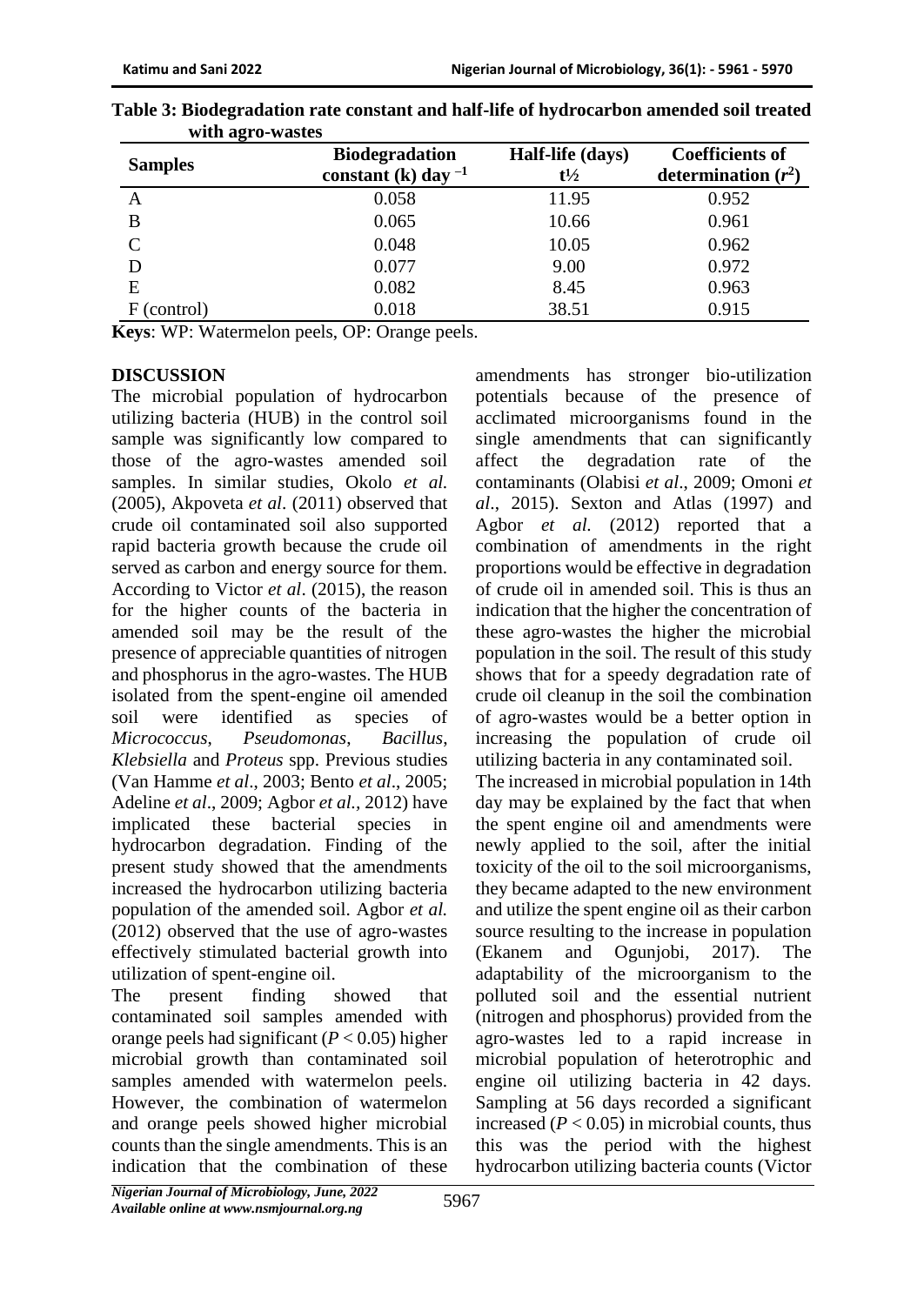*et al*., 2015). The present finding showed remarkable reduction in total petroleum hydrocarbon during the studied period in soil treated with agro-wastes (watermelon and orange peels). At the end of 56 days, amended soil treated with 20g agro-waste showed a significant reduction in TPH content with remnant of 646.15± 78.84, 313.70±17.25 and  $7061.55\pm59.18$  mg/g from the initial TPH content of 8409.55±15.87, 8427.25±38.40 and  $8454.25 \pm 30.48$  mg/g for the amended soil treated with watermelon peels, orange peels and untreated soil sample (control) respectively. The results clearly showed that natural attenuation occurs in the control at day 56 due to about 17% removal of TPH as a result of abiotic factors. This process tends to be slow, time consuming and depend on the nature of the soil. The results of statistical analysis showed that there was significance difference in all the treatment options. It can be stated that the high loss of petroleum hydrocarbon in unamended soil could be as a result of natural attenuation such as physical and chemical processes, such as dispersion, dilution, sorption, volatilization, and abiotic transformations (USEPA, 1999).

Similar to the present finding, Abioye *et al.*  (2012) reported that the rate of biodegradation of spent engine oil polluted soil during bioremediation increased linearly with increase in incubation period. In this study the highest percentage biodegradation was observed at day 56 in soil treated with combined watermelon and orange peels (89%). It is noteworthy that the two agrowastes were effective in biostimulating the hydrocarbons utilizers that subsequently led to a reduction in petroleum hydrocarbon in the soil polluted with spent engine oil. The result from the study revealed higher biostimulation efficiency (BE) in 40g orange peels treatment (71%) than that of 40g watermelon peels treatment (63%). However, the observed reduction in petroleum hydrocarbons in spent oil may not only be due to the biodegradation process induced by nutrient additions, but other processes such as volatilization, adsorption to organic

compounds, other abiotic factors are equally implicated in the reduction (Ekpo *et al.,* 2012; Onuoha, 2013).

Finding of the present study showed higher biodegradation constant and lower half-life for agro-waste treated soil compared to the control. Since oil degradation is a natural process limited by temperature, pH, and scarcity of nutrients such as nitrogen and phosphorus (Leahy and Colwell, 1990; Ladousse and Tramier, 1991; Pathak *et al*., 2015), the higher rate of hydrocarbon reduction reported in this study with the addition of watermelon and orange peels could be due to bioavailability of the nutrients in these organic wastes to bacterial species in the oil polluted soil (Chukwudozie, 2013). In agreement to the present finding, Victor *et al*. (2015) reported that the biodegradation rate constants of oil contaminated soil samples amended with agro-waste increased compared to the unamended (control) soil samples.

# **CONCLUSION**

The agro-wastes (*Citrullus lanatus* and *Citrus sinensis*) considered in this study have effective potential in the remediation of soil polluted with spent engine oil. *Micrococcus*  spp., *Pseudomonas* spp*., Bacillus* spp*., Klebsiella* spp*.* and *Proteus* spp. bacterial isolates were identified after amendment and treatment of polluted soil with watermelon and orange peels agro-wastes. The highest percentage biodegradation was observed at day 56 in soil treated with combined watermelon and orange peels (89%). Individual addition of orange peel to the contaminated soil accounted for 75% degradation compared to 56% degradation by watermelon peels in the contaminated soil. The study therefore proves the viability of using *Citrullus lanatus* (water melon) and *Citrus sinensi* (orange) peels amendment in remediating hydrocarbon-contaminated soil. This affords an alternative method in removing oil contaminants from soil while promoting the use of agro-wastes like water melon and orange peels for biodegradation.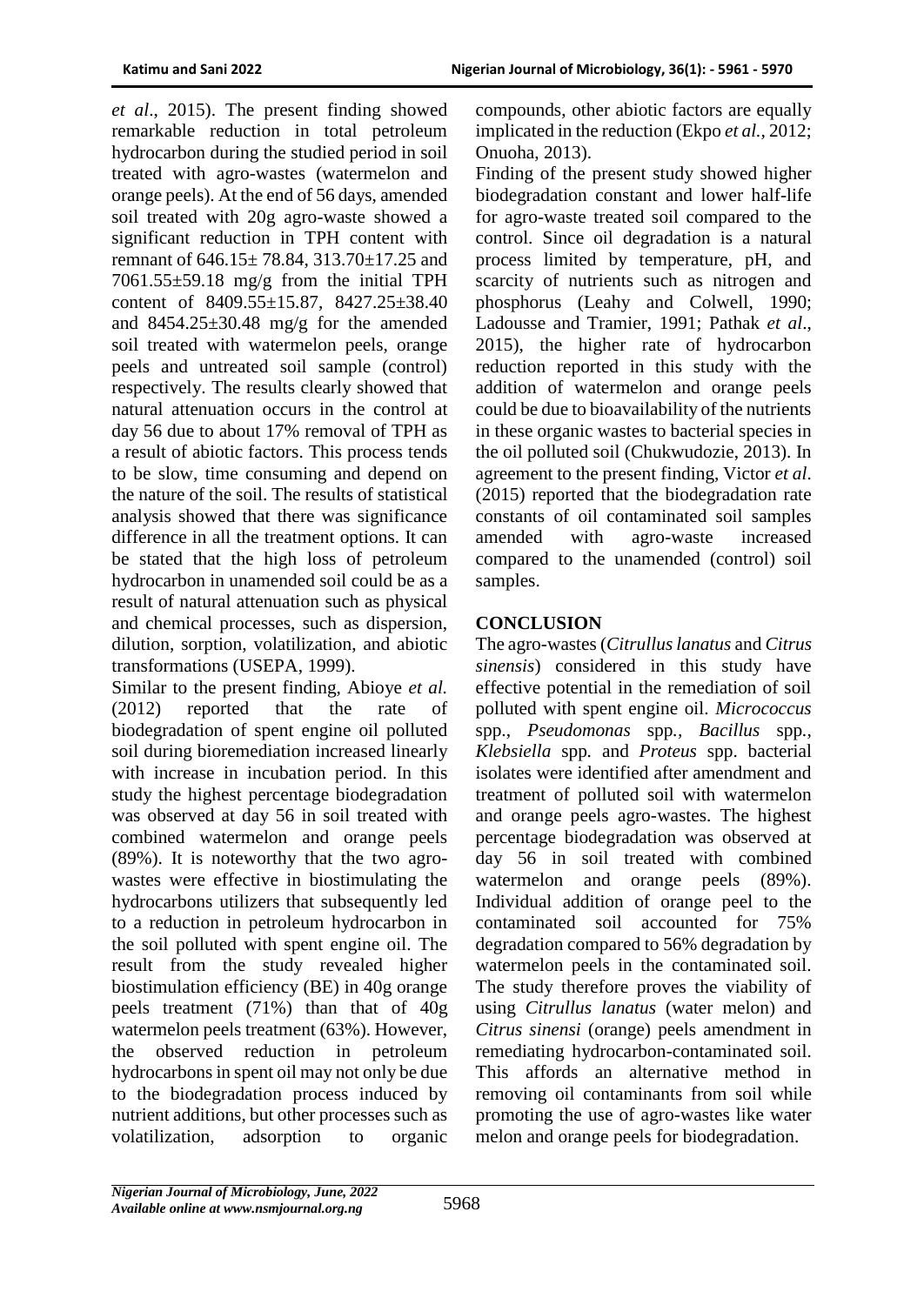#### **REFERENCES**

- Abioye OP, Abdul Aziz A, and Agamuthu P (2009). Stimulated biodegradation of used lubricating oil in soil using organic wastes. *Malaysia Journal of Science* **28**(2):127-133.
- Abioye OP, Agamuthu P and Abdul Aziz AR (2012). Biodegradation of used lubricating oil by microbes isolated from pristine soil environment. *Malaysian Journal Science* **31**(1):1-7.
- Adesodun, J. K., Mbagwu, J. S. C. (2008). Biodegradation of waste- lubricating petroleum oil in a tropical alfisol as mediated by animal droppings. *Bioresource Technology* 99:5659-5665.
- Agarry, S.E. (2017). Statistical Optimization and Kinetic Studies of Enhanced Bioremediation of Crude Oil Contaminated Marine Water Using Combined Adsorption-Biostimulation Strategy**.** *Journal of Applied Science Environmental Management* Vol. 21(1) 59-74
- Agarry, S.E., Owabor, C.N. and Yusuf, R.O. (2013). Enhanced Bioremediation of Soil Artificially Contaminated with Kerosene: Optimization of Biostimulation Agents through Statistical Experimental Design. *J. Pet Environ. Biotechnol*.3:120.
- Agarry, S.E., Oghenejoboh, K.M. and Solomon, B.O. (2015). Kinetic Modelling and Half Life Study of Adsorptive Bioremediation of Soil Artificially Contaminated with Bonny Light Crude Oil. *Journal of Ecological Engineering* 16(3):1-13.
- Agbor, R. B., Ekpo, I.A., Osuagwu,A. N., Udofia, U. U., Okpako, E. C and Antai, S. P. (2012). Biostimulation of microbial degradation of crude oil polluted soil using cocoa pod husk and plantain peels. *Journal of microbiology and biotechnology research,* 2(3):464-469.
- Akpoveta, O. V., Egharevba, F., Medjor, O. W., Osaro, K. I. and Enyemike, E. D. (2011). Microbial degradation and its kinetics on crude oil polluted soil. *Resource Journal of Chemical Science,* 1(6): 8-14.
- Anwesha, B., Atanu, R., Suvakshan, D. and Sandhimita, M. (2016). Bioremediation of Hydrocarbon – A Review.
- Adams, G.O., Tawari-Fufeyin, P. Igelenyah, E. (2015). Bioremediation of spent oil contaminated soils using poultry litter. *Research Journal in Engineering and Applied Sciences*  **3**(2) 124-130.
- Adeline, S. Y. Ting, Carol, H. C. Tan and Aw, C. S. (2009). Hydrocarbondegradation by isolate *Pseudomonas lundensis* UTAR FPE2.*Malaysian Journal of Microbiology* **5**(2): 104- 108.

*International Journal of Advanced Research*, **4**(6):1303-1313

- Bahadure, S., Kalia, R. and Chavan, R. (2013). Comparative study of bioremediation of hydrocarbon fuels. *International Journal of Biotechnology* and *Bioengineering Resources*. 4, 677–686.
- Bento, AM., Cropper, M, Mobarak M and Vinha K. (2005). The Impact of Urban Spatial Structure on Travel Demand in the United States. *Review Economic Statistic*  **87**(3):466-478.
- Chukwudozie, SO. (2013). Stimulated Biodegradation of Spent Lubricating Motor Oil in Soil Amended with Animal Droppings. *Journal Natural Science Resource* **3**(12):2224-3186.
- Ekanem, J. O. and Ogunjobi, A. A. (2017). Hydrocarbon Degradation Potentials of Bacteria Isolated from Spent Lubricating Oil Contaminated Soil**.** *Journal of Applied Science Environmental Management* **21**(5):973-979.
- Ekpo, IA, Agbor RB, Okpako EC and Ekanem EB (2012). Effect of crude oil polluted soil on germination and growth of soybean (*Glycine max*). *Annals of Biology Research***3**(6):3049-3054.
- Gladvin, G., Sudhaakr, G., Swathi, V. and Santhisri, K. V. (2017). Mineral and Vitamin Compositions Contents in Watermelon Peel (Rind).*International Journal of Current Microbiology and Applied Sciences.* Special Issue-5: pp. 129-133.
- Godleads, OA., Prekeyi, TF., Samson, EO. and Igelenyah, E. (2015). Bioremediation, Biostimulation and Bioaugmention: A Review. *International Journal of Environmental Bioremediation & Biodegradation*, **3**(1): 28-39.